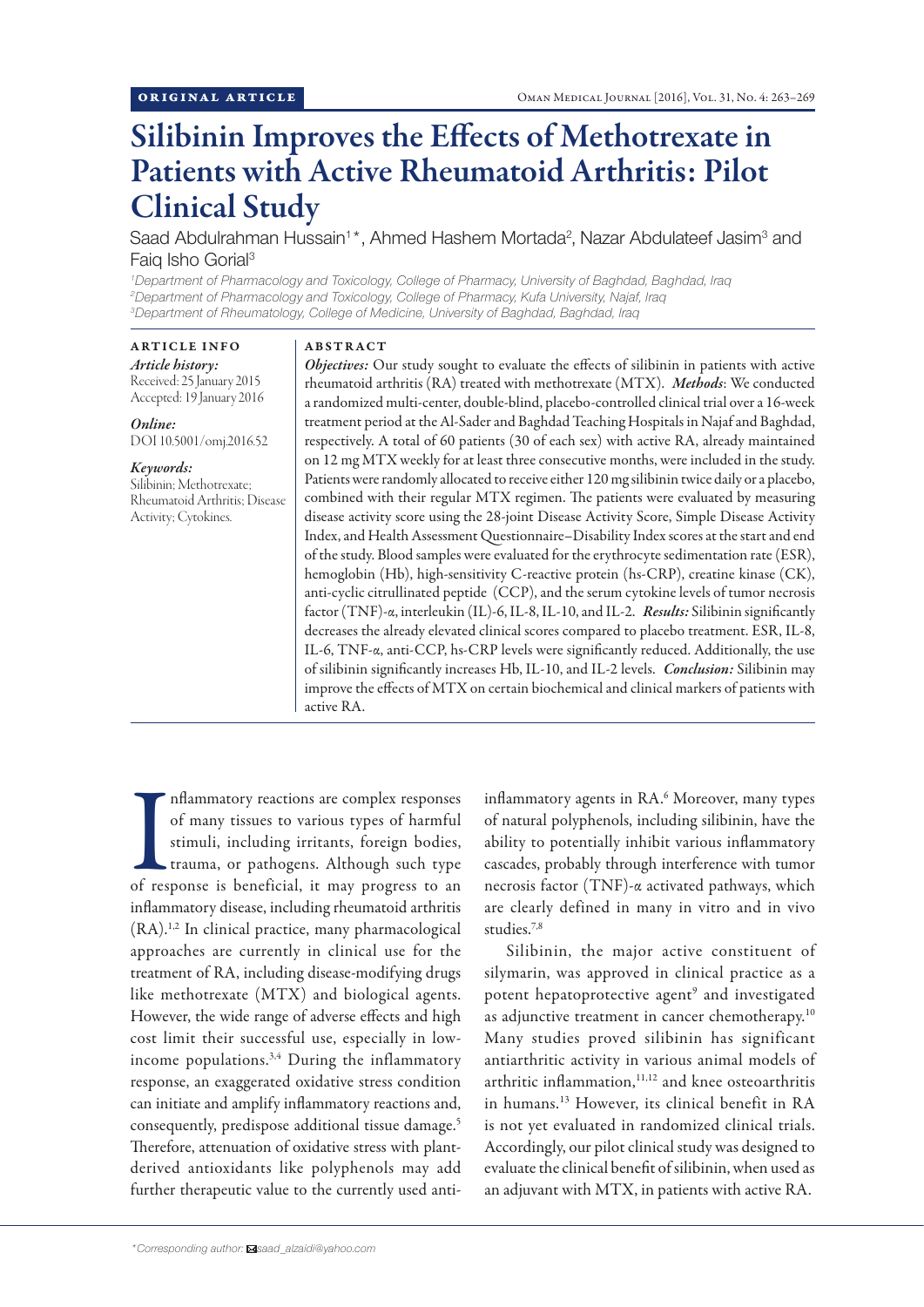

## **METHODS**

We conducted a multi-center, double-blind, randomized placebo-controlled pilot clinical study with a 16-week treatment period over two years (from January 2012 to January 2014) at the Rheumatology Unit, Baghdad Teaching Hospital, Baghdad, and Al-Sader Teaching Hospital, Najaf. Of the 145 patients screened for eligibility, 78 patients with active RA using MTX (15 mg/week) were randomly selected and evaluated to participate. Only 30 patients completed the trial [Figure 1].

The patients were randomly allocated to receive either silibinin (120 mg; Tolbiac S.R.L, Argentina) specially prepared as capsule dosage twice daily after a meal, or a capsule formula filled with starch as a placebo (twice daily after a meal). The two formulations were administered as an adjuvant with their regularly used MTX regimen. The patients were instructed to continue their regular drug treatment schedule and were clinically observed every four weeks for any unusual side effects.

All participants signed an informed consent form according to the principles of the Declaration of Helsinki. The local scientific ethics committee of Baghdad University, College of Pharmacy and Baghdad Teaching Hospital, and the Rheumatology Medical Department approved the study protocol. All patients included had active RA, as defined by the American College of Rheumatology (ACR) 1987 revised criteria.<sup>14</sup> Active RA was proven by calculating either 28-joint Disease Activity Score (DAS28) or the Simple Disease Activity Index (SDAI).

All selected patients were on MTX treatment for at least three consecutive months without a clinical response until the time of inclusion. Patients with the following conditions at screening were excluded from the study: patients using non-steroidal antiinflammatory drugs (NSAIDs) two days before inclusion; hypersensitivity or severe adverse effects to silibinin; renal or hepatic impairment; pregnant and breastfeeding women; juvenile RA; patients using disease-modifying antirheumatic drugs other than MTX or high dose steroids; missing medication for two consecutive days; coexistence of other connective tissue diseases; and mild or inactive RA.

The patient's outcome was evaluated using the DAS28,<sup>15</sup> SDAI,<sup>16</sup> and functional ability by Health Assessment Questionnaire–Disability Index (HAQDI)<sup>17</sup> at the start (baseline) and end of the 16-week study period. Moreover, evaluation of patients' response by both ACR (ACR20,

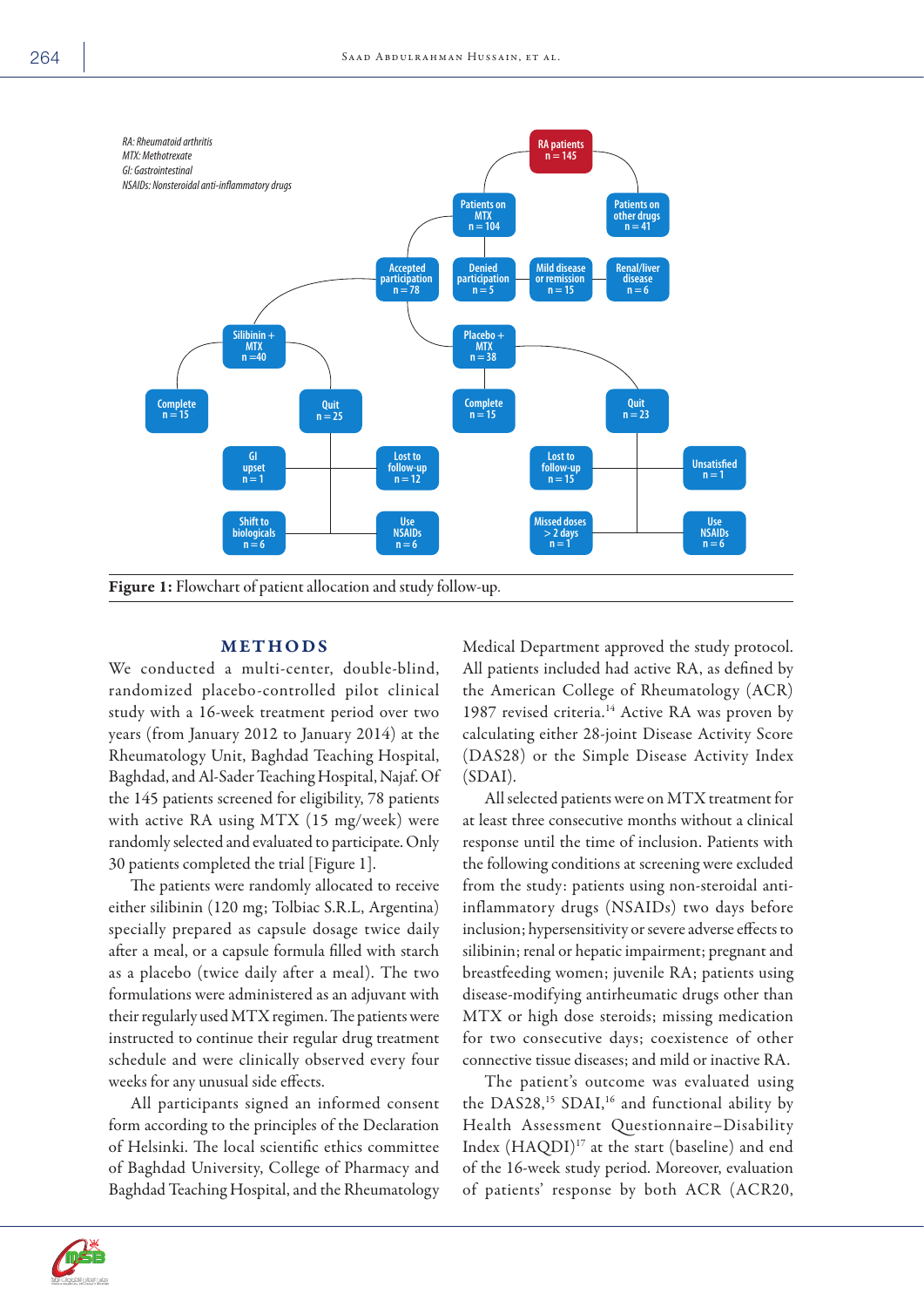| Parameter,<br>$n(\%)$                       | Silibinin,<br>$n = 15$ | Placebo,<br>$n = 15$ | <i>p</i> -value |
|---------------------------------------------|------------------------|----------------------|-----------------|
| Age, years                                  | $43.4 + 0.9$           | $44.4 \pm 1.3$       | 0.921           |
| Weight, kg                                  | 77.9+3.3               | 77.9+1.4             | 1.000           |
| Female:Male<br>(female)                     | 14:1<br>$(93.3\%)$     | 15:0<br>$(100.0\%)$  | 0.313           |
| Disease<br>duration, years,<br>$mean + SEM$ | $7.5 \pm 0.11$         | $6.9 + 0.12$         | 0.586           |
| MTX dose mg/<br>week, +SEM                  | $12.0 + 0.2$           | $12.0 + 0.2$         | 1.000           |
| Family Hx of RA                             | $3(20.0\%)$            | $2(13.3\%)$          | 0.621           |
| Family Hx of<br><b>CVD</b>                  | $5(33.3\%)$            | $3(20.0\%)$          | 0.412           |
| Hypertension                                | 6(40.% )               | $5(33.3\%)$          | 0.707           |
| DМ                                          | 4(26.7%)               | $3(20.0\%)$          | 0.670           |
| <b>Positive RF</b>                          | 13 (86.7%)             | 12 (80.0%)           | 0.624           |
| Sc nodule                                   | $2(13.3\%)$            | 1(6.7%)              | 0.543           |

Table 1: Demographic data and baseline characteristics of the patients.

*MTX: methotrexate; DM: diabetes mellitus; Sc: subcutaneous;* 

*RA: rheumatoid arthritis; RF: rheumatoid factor; CVD: cardiovascular disease; Hx= history; SEM: standard error of the mean.*

ACR50, and ACR70: ACR 20%, 50%, and 70% improvement criteria) and European League Against Rheumatism (EULAR) response criteria was done at the end of the study to compare the effect of silibinin against placebo.18 Blood samples were obtained from each patient by vein puncture at baseline and the end of the study. Of the blood collected, 3 ml was kept in an EDTA tube to be used for measurement of erythrocyte sedimentation rate (ESR) and hemoglobin (Hb).19,20 The remaining blood was transferred to a plain test tube and left at room temperature for at least 30 minutes to coagulate, and then centrifuged for 10 minutes at 4000 rpm to obtain serum. Using ready-made enzyme-linked immunosorbent assay (ELISA) kits, the resultant serum was utilized for the measurement of high-sensitivity C-reactive protein (hs-CRP), TNF-α, anti-cyclic citrullinated peptide (CCP) (DEMEDITEC, Germany), interleukin (IL)-6, IL-8, IL-2, and IL-10 (Beckman Coulter, USA).

All data were statistically analyzed using SPSS Statistics (SPSS Statistics, Chicago, US) software version 18 and Graph Pad Prism 5.1 software (Graph Pad Software Inc, California, US). Continuous variables were presented as mean ± standard error of the mean (SEM) and discrete variables presented as numbers and frequencies. The Chi-square test was used for independence to test the significance of the association between discrete variables. The paired *t*-test was used to evaluate the difference between pre- and post-treatment values. Moreover, one-way analysis of variance (ANOVA) was used to test the significance of the difference in means of independent samples, and supported by Bonferroni's post hoc analysis. A *p*-value less than 0.050 was considered significantly different.

## RESULTS

The demographic data and baseline characteristics were not significantly different between the two groups [Table 1]. All the clinical markers evaluated

Table 2: Effect of silibinin on ESR and CRP levels and the clinical evaluation scores of patients with active RA maintained on MTX.

| <b>Clinical score</b> | Silibinin, $n = 15$ |                       | Placebo, $n = 15$ |                       |
|-----------------------|---------------------|-----------------------|-------------------|-----------------------|
|                       | Pre-treatment       | Post-treatment        | Pre-treatment     | Post-treatment        |
| <b>TIC</b>            | $14.1 + 0.23$       | $9.6 + 0.37^{*}$      | $14.7 + 0.23$     | $13.1 + 0.22^{*b}$    |
| <b>SIC</b>            | $6.2 + 0.2$         | $4.9 \pm 0.18^{*}$    | $5.7 + 0.18$      | $5.1 \pm 0.2^{*b}$    |
| VAS, mm               | $70.5 \pm 0.89$     | $58.0 \pm 1.5^{*a}$   | $68.8 \pm 1.0$    | $62.5 \pm 1.0^{*b}$   |
| EGA, cm               | $7.1 + 0.2$         | $4.9 + 0.24^{*}$      | $6.1 + 0.2$       | $5.5 + 0.16^b$        |
| $ESR.$ mm/hr          | $59.8 \pm 3.0$      | $48.1 + 2.0^{*a}$     | $61.5 \pm 2.1$    | $57.6 + 2.3b$         |
| CRP, mg/dL            | $1.0+0.01$          | $0.94 \pm 0.001^{*a}$ | $1.01 + 0.01$     | $0.98 \pm 0.007^{*a}$ |
| DAS <sub>28</sub>     | $6.9 + 0.06$        | $5.8 \pm 0.07^{*a}$   | $6.6 \pm 0.1$     | $6.1 \pm 0.1^{*b}$    |
| <b>SDAI</b>           | $35.9 \pm 0.3$      | $26.6 + 0.27^{*a}$    | $35.1 \pm 0.3$    | $26.4+0.21**$         |
| <b>HAQDI</b>          | $1.7 + 0.01$        | $1.2 \pm 0.01^{*a}$   | $1.7 + 0.008$     | $1.3+0.003^{*b}$      |

*\*significantly different compared to pre-treatment (p < 0.050); post-treatment values with different superscripts (a,b) within each parameter are significantly different (p < 0.050). RA: rheumatoid arthritis; TJC: tender joint count; SJC: swollen joint count; VAS: visual analogue scale; EGA: evaluator global assessment; ESR: erythrocyte sedimentation rate; CRP: C-reactive protein; DAS28: 28-joint disease activity score; SDAI: simple disease activity index; HAQDI: health assessment questionnaire disability index.*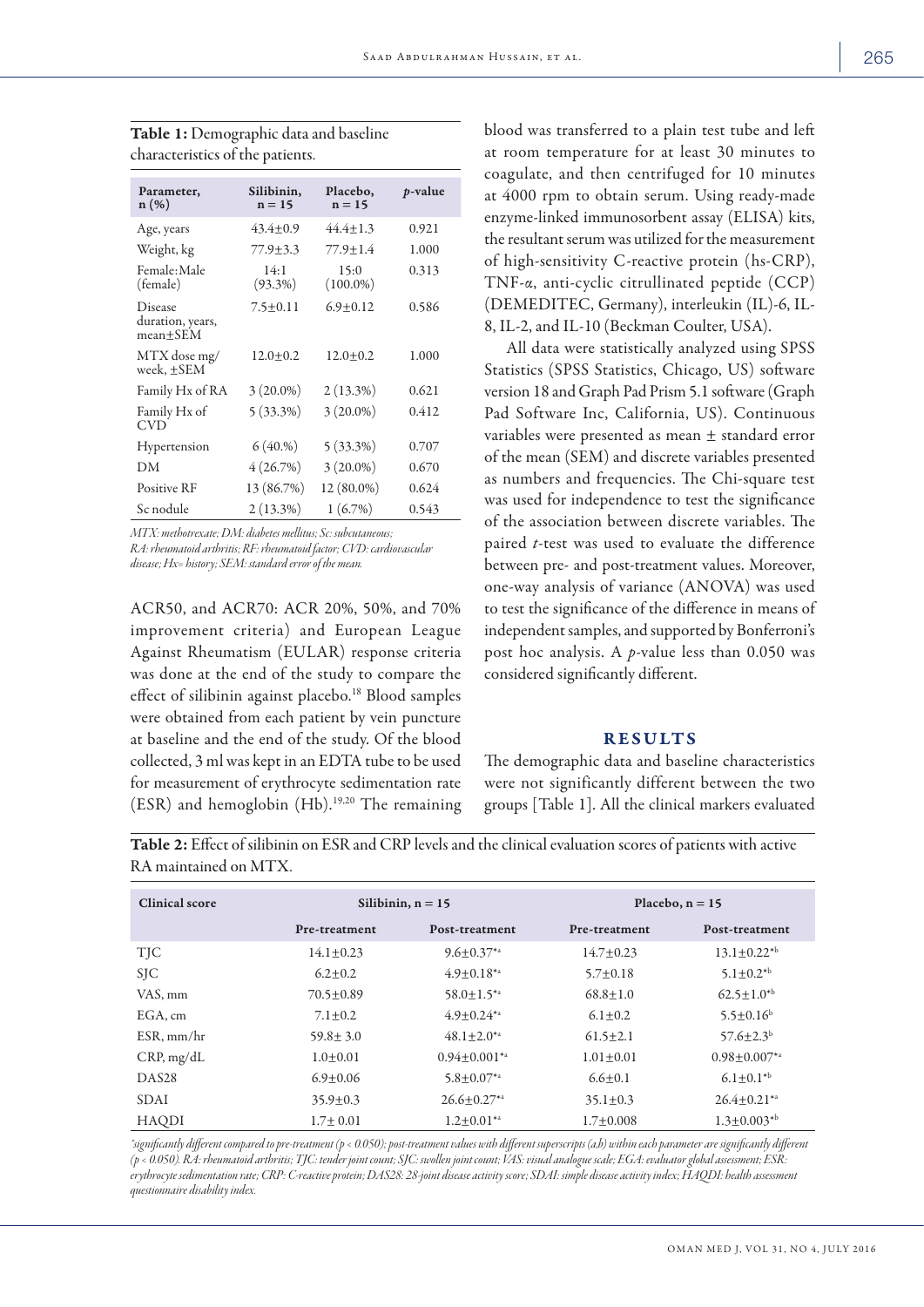Table 3: Effect of silibinin on ACR and EULAR response criteria of patients with active RA maintained on methotrexate.

| Parameter,<br>$n(\%)$      | Silibinin,<br>$n = 15$ | Placebo,<br>$n = 15$ | p-value |
|----------------------------|------------------------|----------------------|---------|
| ACR20                      | $9(60.0\%)$            | $6(40.0\%)$          | 0.268   |
| ACR <sub>50</sub>          | 4(26.7%)               | $1(6.6\%)$           | 0.141   |
| ACR70                      | $1(6.6\%)$             | $0(0.0\%)$           | 0.312   |
| EULAR good<br>response     | $2(13.3\%)$            | $0(0.0\%)$           | 0.138   |
| EULAR moderate<br>response | 8 (53.3%)              | $5(33.3\%)$          | 0.270   |
| EULAR non-<br>responders   | $5(33.3\%)$            | $10(66.6\%)$         | 0.071   |

*ACR: American College of Rheumatology; EULAR: European League Against Rheumatism; RA: rheumatoid arthritis.*

were significantly improved in both groups at the end of the study compared to baseline values, except the ESR, which was not significantly altered [Table 2]. The coadministration of silibinin with MTX produces a significantly greater effect on these parameters compared to placebo except CRP and SDAI, where the post-treatment values were not significantly different  $(p > 0.050)$ .

Over half (60.0%) of the patients in silibinin group achieved ACR20 compared to 40.0% of patients in the placebo group, but the difference was not statistically significant [Table 3]. Additionally, 26.7% of patients taking silibinin with MTX achieved ACR50 compared to 6.6% in the placebo group ( $p = 0.142$ ). Moreover, only one patient (6.6%) in silibinin group achieved ACR70 while no patients in the placebo group achieved ACR70 ( $p = 0.309$ ). Regarding EULAR response, 53.3% of patients

using silibinin and 33.3% of patients receiving placebo achieved EULAR moderate response, but the difference was not statistically significant (*p =*  0.269). Two patients (13.3%) in the silibinin group had a good EULAR response compared to no patients in the placebo group ( $p = 0.143$ ). Similar results were obtained in EULAR non-responders. We observed a high level  $(> 1)$  in all functional areas of HAQDI score for RA patients in both silibinin and placebo groups [Table 4]. The values of all functional areas were significantly decreased in both groups compared to baseline values. However, silibinin, when coadministered with MTX, produces a significantly  $(p < 0.050)$  greater effect in dress, arise, and activity scores compared to that reported in the placebo group.

The coadministration of silibinin with MTX produces a significant ( $p < 0.050$ ) increase in Hb (10%) after 16 weeks compared to baseline values. This effect was significantly greater than that reported in the placebo group post-treatment [Table 5]. We observed a significant decrease in serum IL-8 levels in both silibinin and placebo groups (49% and 9%, respectively) compared to baseline values, but the effect of silibinin was significantly greater than in the placebo group. Moreover, serum IL-6 was significantly decreased in both groups (38% and 11%, respectively) at the end of the study. The effect of silibinin was significantly greater than that reported in placebo group after 16 weeks. Both treatment approaches produced a significant decrease in serum TNF-α (51% and 30%) after 16-weeks. However, the effect of silibinin was significantly greater than placebo. The coadministration of silibinin with

Parameter Silibinin, n=15 Placebo, n=15 Pre-treatment Post-treatment Pre-treatment Post-treatment Dress 1.6±0.02  $1.1\pm0.01^{*a}$   $1.7\pm0.01$   $1.4\pm0.04^{*b}$ Arise  $1.3 \pm 0.03$   $0.8 \pm 0.01^{*a}$   $1.7 \pm 0.01$   $1.2 \pm 0.02^{*b}$ Eat  $1.9 \pm 0.01$   $1.5 \pm 0.01^{*a}$   $1.8 \pm 0.04$   $1.6 \pm 0.01^{*a}$ Walk  $1.9\pm0.03$   $1.6\pm0.04**$   $1.8\pm0.03$   $1.6\pm0.01**$ Hygiene 1.9±0.03 1.3±0.04<sup>\*\*</sup> 1.6±0.01 1.4±0.03<sup>\*\*</sup> Reach 1.9±0.03  $1.2 \pm 0.01^{*a}$   $1.4 \pm 0.02$   $1.3 \pm 0.03^{*a}$ Grip 2.0±0.01  $1.4 \pm 0.01$   $1.6 \pm 0.01$   $1.6 \pm 0.01$   $1.3 \pm 0.01$ Activity 1.3±0.03 1.3±0.03 1.0±0.01<sup>\*a</sup> 1.4±0.03 1.2±0.03<sup>\*</sup>

Table 4: Effect of silibinin on different functional areas of HAQDI score of patients with active RA maintained on MTX.

*\*significantly different compared to pre-treatment (p < 0.050); post-treatment values with different superscripts (a,b) within each parameter are significantly different (p < 0.050). HAQDI: health assessment questionnaire disability index; RA: rheumatoid arthritis.*

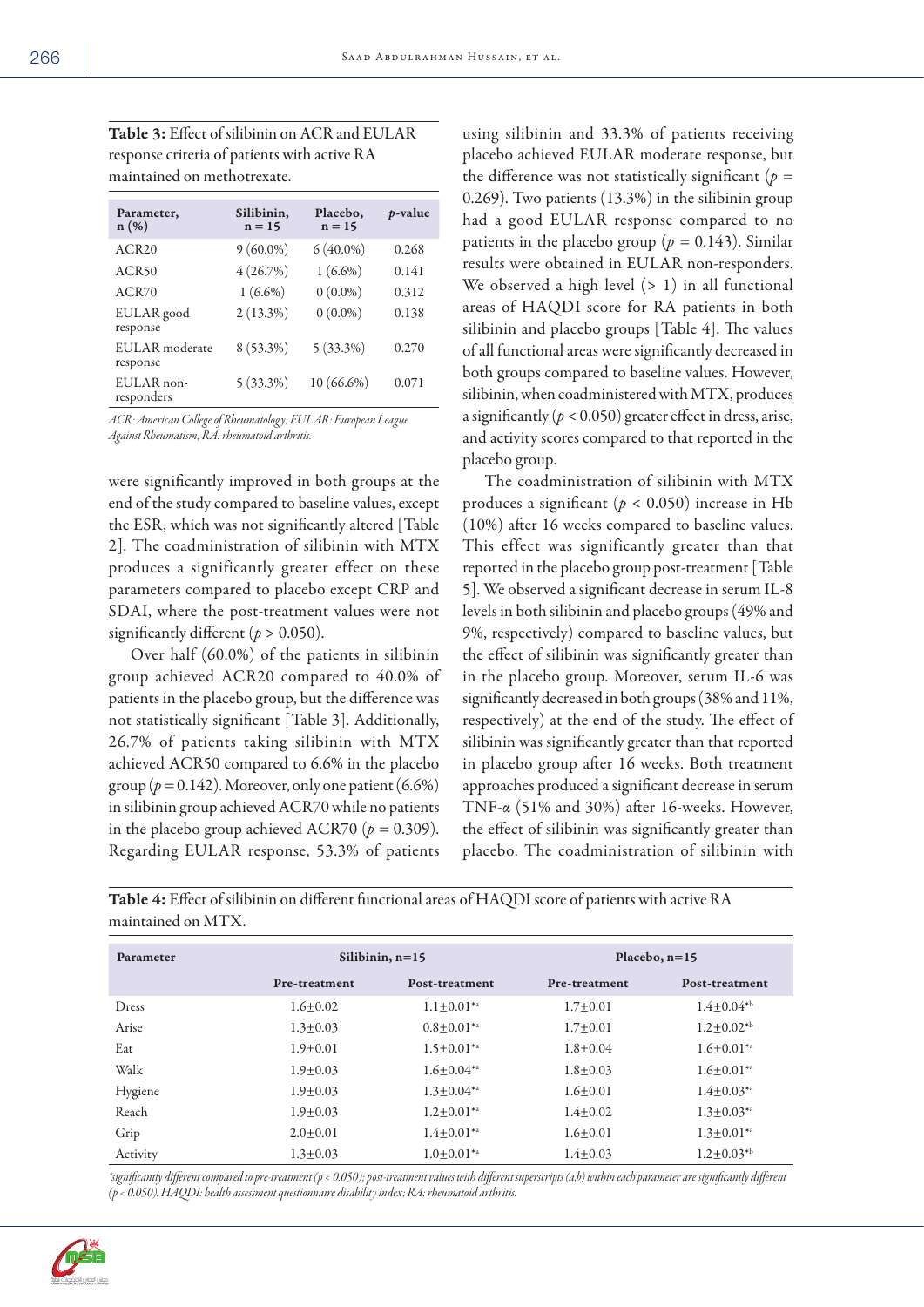| Marker                  | Silibinin, $n = 15$ |                      | Placebo, $n = 15$ |                              |
|-------------------------|---------------------|----------------------|-------------------|------------------------------|
|                         | Pre-treatment       | Post-treatment       | Pre-treatment     | Post-treatment               |
| $Hb$ , $g/dL$           | $11.7+0.08$         | $12.8 + 0.04^{*a}$   | $11.6 + 0.1$      | $11.9 + 0.1b$                |
| IL-8, $pg/ml$           | $182 \pm 3.0$       | $92.3 \pm 10.0^{*a}$ | $148.6 \pm 9.5$   | $135.4 \pm 8.7$ <sup>b</sup> |
| IL-6, $pg/ml$           | $130 \pm 3.6$       | $80.3 \pm 3.8^{*a}$  | $130 \pm 4.3$     | $116 \pm 2.7^{*b}$           |
| TNF-a, pg/ml            | $16.5 \pm 0.7$      | $8.1 \pm 0.8^{*a}$   | $16.9 + 0.7$      | $13.1 \pm 0.8$ <sup>*b</sup> |
| IL-10, $pg/ml$          | $1.4 \pm 0.1$       | $7.5 \pm 0.5^{*a}$   | $1.6 + 0.1$       | $2.5 \pm 0.2^{*b}$           |
| IL-2, $pg/ml$           | $1.5 + 0.2$         | $12.5 \pm 1.2^{*a}$  | $1.5 + 0.1$       | $2.9 \pm 0.3^{*b}$           |
| Anti-CCP antibody, U/ml | 115±9.9             | $39.3 \pm 3.6^{*a}$  | $119 + 8.9$       | $99 + 6.9^{*b}$              |

Table 5: Effect of silibinin on hemoglobin level and biomarkers of inflammation in patients with active RA maintained on methotrexate.

*\*significantly different compared to pre-treatment (p < 0.050); post-treatment values with different superscripts (a,b) within each parameter are significantly different (p < 0.050). Hb: hemoglobin, IL: interleukin; TNF-α: tumor necrosis factor alpha; CCP: anti-cyclic citrullinated peptide.* 

MTX or placebo significantly elevates serum levels of IL-10 and IL-2 compared to baseline values; however, the effect of silibinin was significantly higher than that reported in the placebo group. Moreover, the administration of silibinin with MTX produces a greater decrease in anti-CCP antibody levels, which was significantly different compared to the placebo group post-treatment.

## DISCUSSION

Apart from functioning as antioxidants, polyphenolic compounds have well-recognized anti-inflammatory properties.21 Based on evidence suggesting the antiinflammatory activities of silibinin,<sup>13,22</sup> we evaluated the adjuvant use of silibinin with MTX, and the effect on the clinical and biochemical markers of RA. In this pilot clinical study, we showed for the first time that coadministration of silibinin with MTX in the treatment of active RA may increase the efficacy of the latter to improve both the clinical and biochemical markers of the disease. The reported improvement in some clinical scores and attenuation of inflammatory cytokines release were consistent with the previously reported anti-inflammatory activities of many polyphenols in vitro and in vivo.<sup>23,24</sup>

Several inflammatory cytokines and pathogenic T-cells, such as IL-17-producing T-cells, are implicated in joint destruction,<sup>25,26</sup> a major symptom of RA. Recently, we reported the antiarthritic effect of silibinin, when used alone or as an adjuvant with MTX, by decreasing the production of TNF-α, IL-1b and IL-8 in a rat model of zymosaninduced arthritis.12 The outcome of this animal study encouraged our efforts toward performing

the present pilot clinical study. Our data suggested that silibinin may inhibit tissue destruction caused by excessive production and release of destructive inflammatory mediators within the inflamed joints. These results are in tune with previous reports, where silibinin decreases expression of the proinflammatory cytokine that may be attributed to various mechanisms including suppression of reactive oxygen species ( $ROS$ ) generation.<sup>11,27,28</sup> In our study, silibinin enhanced the antiarthritic activity of MTX, revealed as a significantly higher improvement in the biochemical markers and clinical scores compared to using MTX alone. Although the effect of silibinin alone was not evaluated due to ethical considerations, its concomitant use with other antiarthritic agents may show promising results, and future studies with larger patients sample and longer duration are needed to elucidate its effective role in this respect.

Silibinin is known to hinder the inflammatory process by inhibiting neutrophil migration; it also inhibits the formation of leukotrienes (by inhibiting 5-lipoxigenase pathway) and the release of histamine from basophils.29 Moreover, silibinin attenuates the production of edema and granulation tissue in experimental animal models of chronic inflammation and is suggested as a potential treatment for chronic inflammatory disorders.30 Because of the heterogeneous nature of RA, there is no single disease activity variable shown to be accurate or valid when used alone for diagnosis or treatment follow-up. Therefore, the ACR recommended the use of disease activity indices that include multiple variables (e.g., DAS28, HAQDI, or SDAI) for the accurate measurement of RA severity and treatment follow-up.31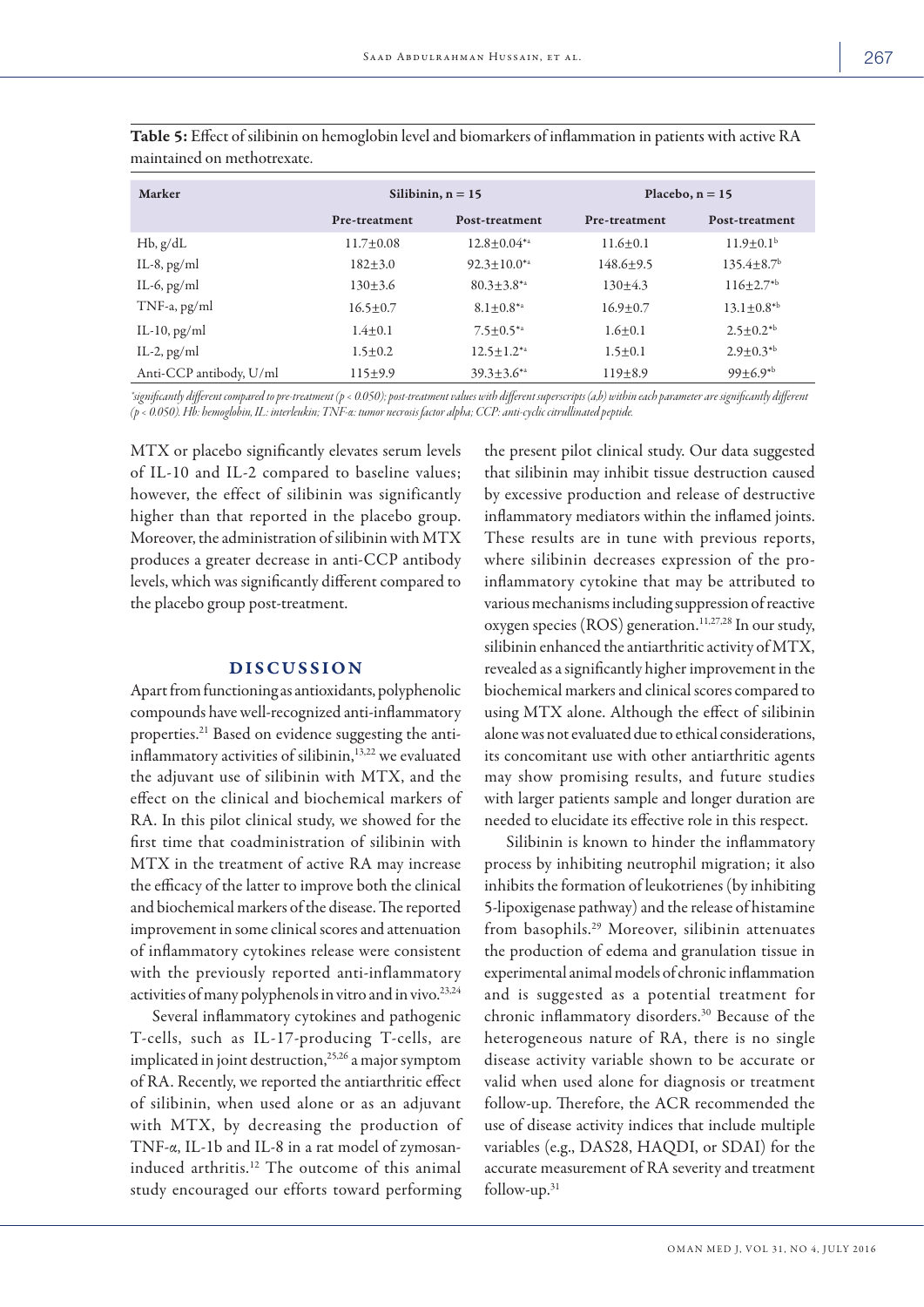In our study, coadministration of silibinin with MTX showed different outcomes in the disease activity indices. There was a significant improvement in DAS28 scores after 16 weeks compared to MTX plus placebo. Meanwhile, the effect on the SDAI scores compared with placebo was not significant. The difference in the results of these scores and the effect of silibinin depend on many factors that are variably modified in the silibinin-treated group, including the swollen and tender joint counts, visual analog scale, and the ESR. The anti-inflammatory role of silibinin in RA patients may be due to inhibition of cytokines production including TNF-α. This effect supports other previously reported data regarding use of natural products in RA or other inflammatory conditions.32–34 In this study, silibinin improves the capacity of MTX to decrease the production of many inflammatory markers including TNF-α and anti-CCP antibodies. This was also in agreement with other reports that address the role of natural products in RA treatment, where their combination with MTX was evaluated with respect to efficacy and safety of the later in prospective controlled trials.<sup>35,36</sup> Moreover, supplements from natural sources could be of value in decreasing the adverse effects of conventional drugs used for the treatment of RA, and may improve cost and patient compliance.<sup>37</sup> However, the extent of changes in the inflammatory markers was not associated with improvements in all clinical indices. This behavior seems to be common when using drugs that target TNF-α during RA treatment,38 and the study limitations mostly influence the association between the biochemical and clinical outcomes of these treatment approaches.

The modest benefits of silibinin reported in this pilot study, which included Iraqi patients with active RA, may be attributed to its pleiotropic effects, which interfere with many pathophysiological processes of RA including immunomodulatory, antiinflammatory, and antioxidant activities. Meanwhile, other studies reported the dose-dependent antioxidant and anti-inflammatory activities of silibinin, and most of these effects were produced by using high daily doses (120 mg twice daily), comparable to that used in our study.39 Moreover, the limitations of small sample size and short duration should be considered when trying to explain the variable clinical and biochemical outcomes of this study, and a larger sample and longer clinical trial duration is highly recommended.

### CONCLUSION

Silibinin may improve the effects of MTX on certain biochemical and clinical markers of patients with active RA.

#### *Disclosure*

The authors declared no conflict of interest. The project was funded by the University of Baghdad.

#### *Acknowledgements*

The authors thank the medical staff of Baghdad Teaching Hospital, Baghdad and Al-Sader Teaching Hospital, Al-Najaf for technical assistance.

#### references

- 1. Van-Assche T, Huygelen V, Crabtree MJ, Antoniades C. Gene therapy targeting inflammation in atherosclerosis. Curr Pharm Des 2011 Dec;17(37):4210-4223.
- 2. Alessandri AL, Sousa LP, Lucas CD, Rossi AG, Pinho V, Teixeira MM. Resolution of inflammation: mechanisms and opportunity for drug development. Pharmacol Ther 2013 Aug;139(2):189-212.
- 3. Scott DL, Kingsley GH. Tumor necrosis factor inhibitors for rheumatoid arthritis. N Engl J Med 2006 Aug;355(7):704- 712.
- 4. Bongartz T, Sutton AJ, Sweeting MJ, Buchan I, Matteson EL, Montori V. Anti-TNF antibody therapy in rheumatoid arthritis and the risk of serious infections and malignancies: systematic review and meta-analysis of rare harmful effects in randomized controlled trials. JAMA 2006 May;295(19):2275-2285.
- 5. Cachofeiro V, Miana M, de las Heras N, Beatriz Martin-Fernandez B, Sandra Ballesteros S, Balfagon G, et al, editors. Inflammation: a link between hypertension and atherosclerosis. Current Hypertension Reviews; 2009. p. 40-48 .
- 6. Lopes F, Coelho FM, Costa VV, Vieira EL, Sousa LP, Silva TA, et al. Resolution of neutrophilic inflammation by H2O2 in antigen-induced arthritis. Arthritis Rheum 2011 Sep;63(9):2651-2660.
- 7. Gupta SC, Tyagi AK, Deshmukh-Taskar P, Hinojosa M, Prasad S, Aggarwal BB. Downregulation of tumor necrosis factor and other proinflammatory biomarkers by polyphenols. Arch Biochem Biophys 2014 Oct;559:91-99.
- 8. Mossalayi MD, Rambert J, Renouf E, Micouleau M, Mérillon JM. Grape polyphenols and propolis mixture inhibits inflammatory mediator release from human leukocytes and reduces clinical scores in experimental arthritis. Phytomedicine 2014 Feb;21(3):290-297.
- 9. Tamayo C, Diamond S. Review of clinical trials evaluating safety and efficacy of milk thistle (Silybum marianum [L.] Gaertn.). Integr Cancer Ther 2007 Jun;6(2):146-157.
- 10. Deep G, Agarwal R. Chemopreventive efficacy of silymarin in skin and prostate cancer. Integr Cancer Ther 2007 Jun;6(2):130-145.
- 11. Gupta OP, Sing S, Bani S, Sharma N, Malhotra S, Gupta BD, et al. Anti-inflammatory and anti-arthritic activities of silymarin acting through inhibition of 5-lipoxygenase. Phytomedicine 2000 Mar;7(1):21-24.
- 12. Mortada AH, Hussain SA. Silibinin improves the antiarthritic activity of methotrexate in zymosan-induced arthritis in rats. Am J Pharmacol Sci 2014;2(3):47-51.
- 13. Hussain SA, Jassim NA, Numan IT, Al-Khalifa II, Abdullah TA. Anti-inflammatory activity of silymarin in patients with knee osteoarthritis. A comparative study with piroxicam and meloxicam. Saudi Med J 2009 Jan;30(1):98-103.
- 14. Arnett FC, Edworthy SM, Bloch DA, McShane DJ, Fries JF,